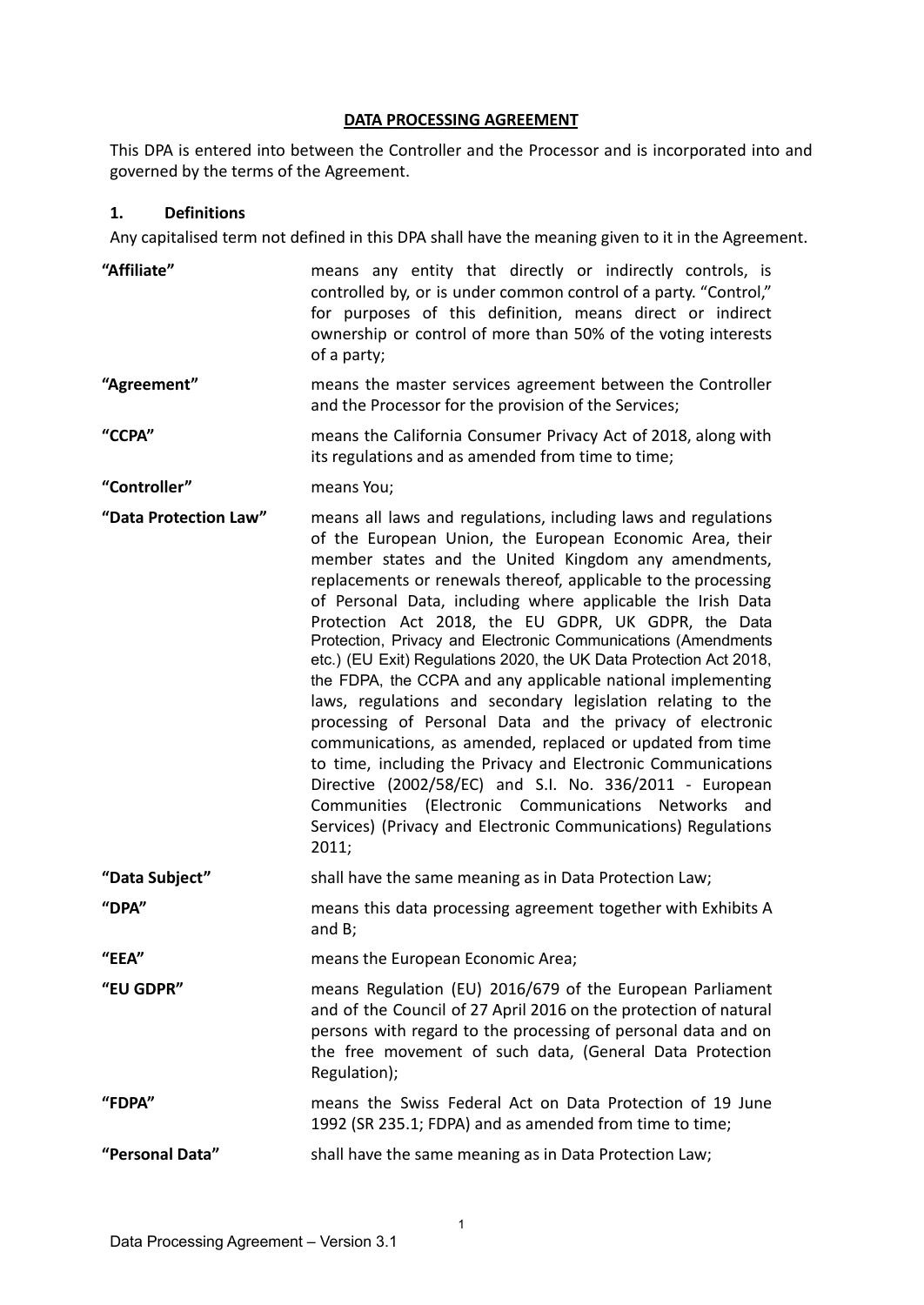| "Processor"            | means Us, including as applicable any "Service Provider" as that<br>term is defined in the CCPA;                                                                                                                                                                                                                                                                                       |
|------------------------|----------------------------------------------------------------------------------------------------------------------------------------------------------------------------------------------------------------------------------------------------------------------------------------------------------------------------------------------------------------------------------------|
| "Restricted Transfery" | means:                                                                                                                                                                                                                                                                                                                                                                                 |
|                        | (i) where the EU GDPR applies, a transfer of Personal Data via<br>the Services from the EEA either directly or via onward transfer,<br>to any country or recipient outside of the EEA not subject to an<br>adequacy determination by the European Commission; and                                                                                                                      |
|                        | (ii) where the UK GDPR applies, a transfer of Personal Data via<br>the Services from the United Kingdom either directly or via<br>onward transfer, to any country or recipient outside of the UK<br>not based on adequacy regulations pursuant to Section 17A of<br>the United Kingdom Data Protection Act 2018; and                                                                   |
|                        | (iii) a transfer of Personal Data via the Services from<br>Switzerland either directly or via onward transfer, to any<br>country or recipient outside of the EEA and/or Switzerland not<br>subject to an adequacy determination by the European<br>Commission;                                                                                                                         |
| "Security Policy"      | means the Technical and Organisational Measures document<br>published at https://www.essentialskillz.com/docs, as amended<br>from time to time;                                                                                                                                                                                                                                        |
| "Services"             | means all services and software applications provided to the<br>Controller by the Processor under and as described in the<br>Agreement;                                                                                                                                                                                                                                                |
| "Standard Contractual  | means:                                                                                                                                                                                                                                                                                                                                                                                 |
| Clauses"               | (i) where the EU GDPR applies, the contractual clauses annexed<br>European Commission's Implementing Decision<br>the<br>to<br>2021/914 of 4 June 2021 on standard contractual clauses for<br>the transfer of personal data to third countries published at<br>https://eur-lex.europa.eu/legal-content/EN/TXT/HTML/?uri=CE<br>LEX:32021D0914&from=EN, ("EU SCCs"); and                  |
|                        | (ii) where the UK GDPR applies standard data protection<br>clauses adopted pursuant to Article $46(2)(c)$ or (d) of the UK<br><b>GDPR</b><br>published<br>at<br>https://ico.org.uk/for-organisations/guide-to-data-protection/g<br>uide-to-the-general-data-protection-regulation-gdpr/internatio<br>nal-transfers-after-uk-exit/sccs-after-transition-period/,<br>("UK<br>SCCs"); and |
|                        | (iii) where Personal Data is transferred from Switzerland to<br>outside of Switzerland or the EEA, the EU SCCs as amended in<br>accordance with guidance from the Swiss Data Protection<br>Authority; ("Swiss SCCs");                                                                                                                                                                  |
| "Sub-processor"        | means any person or entity engaged by the Processor or its<br>Affiliate engaged directly or indirectly by the Processor to<br>process Personal Data under this DPA in the provision of the<br>Services to the Controller;                                                                                                                                                              |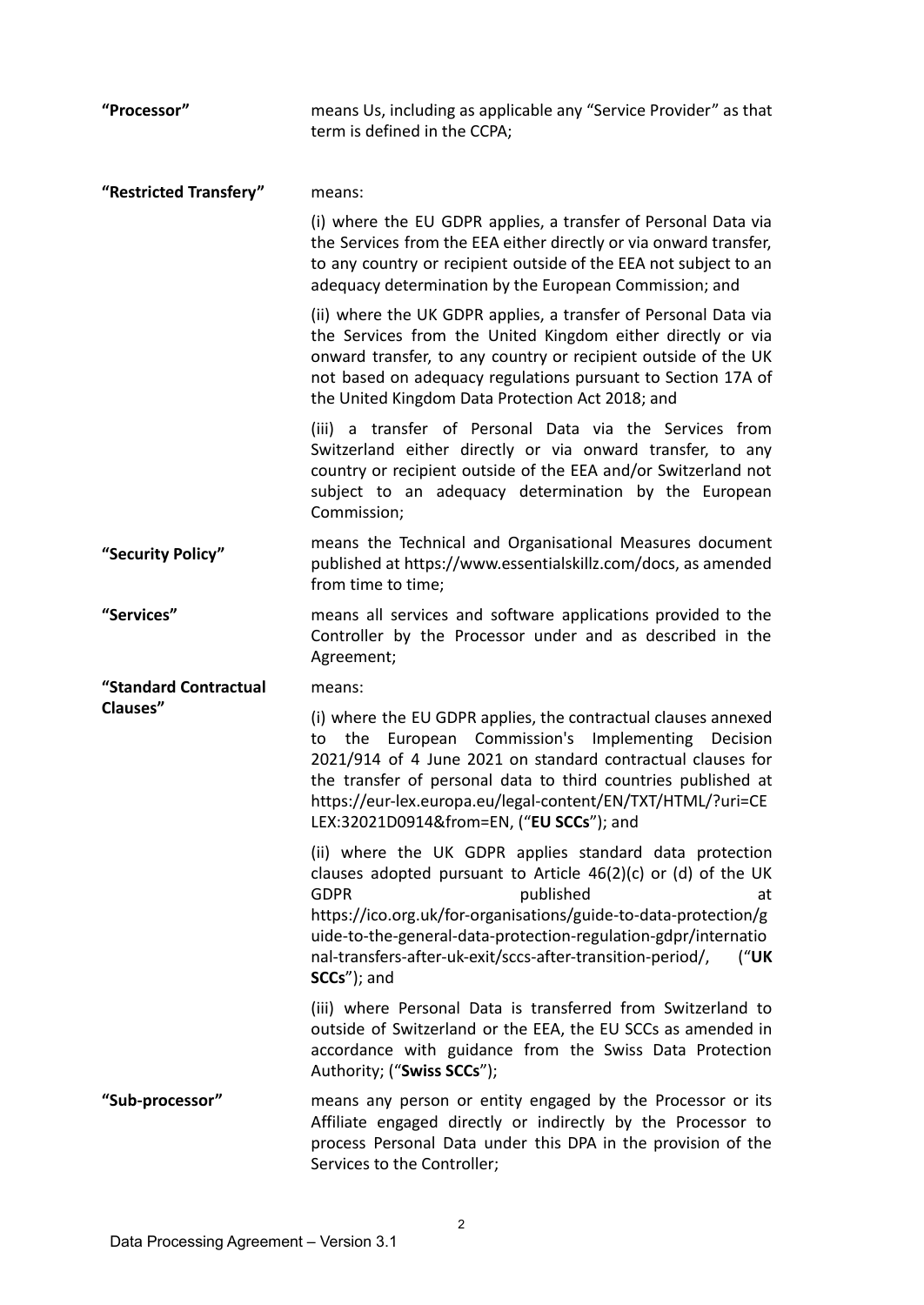| "Supervisory Authority" | means a governmental or government chartered regulatory<br>body having binding legal authority over a party;                                                                |
|-------------------------|-----------------------------------------------------------------------------------------------------------------------------------------------------------------------------|
| "UK GDPR"               | means the EU GDPR as it forms part of the law of England and<br>Wales, Scotland and Northern Ireland by virtue of section 3 of<br>the European Union (Withdrawal) Act 2018; |

## **2. Purpose**

2.1 The Processor has agreed to provide the Services to the Controller in accordance with the terms of the Agreement. In providing the Services, the Processor shall process Your Data on behalf of the Controller. Your Data may include Personal Data. The Processor will process and protect such Personal Data in accordance with the terms of this DPA.

### **3. Scope**

- 3.1 In providing the Services to the Controller pursuant to the terms of the Agreement, the Processor shall process Personal Data only to the extent necessary to provide the Services in accordance with the terms of the Agreement, this DPA and the Controller's instructions documented in the Agreement and this DPA, as may be updated from time to time.
- 3.2 The Controller and Processor shall take steps to ensure that any natural person acting under the authority of the Controller or the Processor who has access to Personal Data does not process them except on the instructions from the Controller unless he or she is required to do so by any Data Protection Law.

## **4. Processor Obligations**

- 4.1 The Processor may collect, process or use Personal Data only within the scope of this DPA.
- 4.2 The Processor confirms that it shall process Personal Data on behalf of the Controller in accordance with the documented instructions of the Controller.
- 4.3 The Processor shall promptly inform the Controller, if in the Processor's opinion, any of the instructions regarding the processing of Personal Data provided by the Controller, breach any Data Protection Law.
- 4.4 The Processor shall ensure that all employees, agents, officers and contractors involved in the handling of Personal Data: (i) are aware of the confidential nature of the Personal Data and are contractually bound to keep the Personal Data confidential; (ii) have received appropriate training on their responsibilities as a data processor; and (iii) are bound by the terms of this DPA.
- 4.5 The Processor shall implement appropriate technical and organisational procedures to protect Personal Data, taking into account the state of the art, the costs of implementation and the nature, scope, context and purposes of processing as well as the risk of varying likelihood and severity for the rights and freedoms of natural persons.
- 4.6 The Processor shall implement appropriate technical and organisational measures to ensure a level of security appropriate to the risk, including inter alia as appropriate: (i) the pseudonymisation and encryption of Personal Data; (ii) the ability to ensure the on-going confidentiality, integrity, availability and resilience of processing systems and services; (iii) the ability to restore the availability and access to Personal Data in a timely manner in the event of a physical or technical incident; (iv) a process for regularly testing, assessing and evaluating the effectiveness of technical and organisational measures for ensuring the security of the processing. In accessing the appropriate level of security, account shall be taken in particular of the risks that are presented by processing, in particular from accidental or unlawful destruction, loss, alteration, unauthorised disclosure of, or access to Personal Data transmitted, stored or otherwise processed.
- 4.7 The technical and organisational measures detailed in Exhibit B shall at all times be adhered to as a minimum security standard. The Controller accepts and agrees that the technical and organisational measures are subject to development and review and that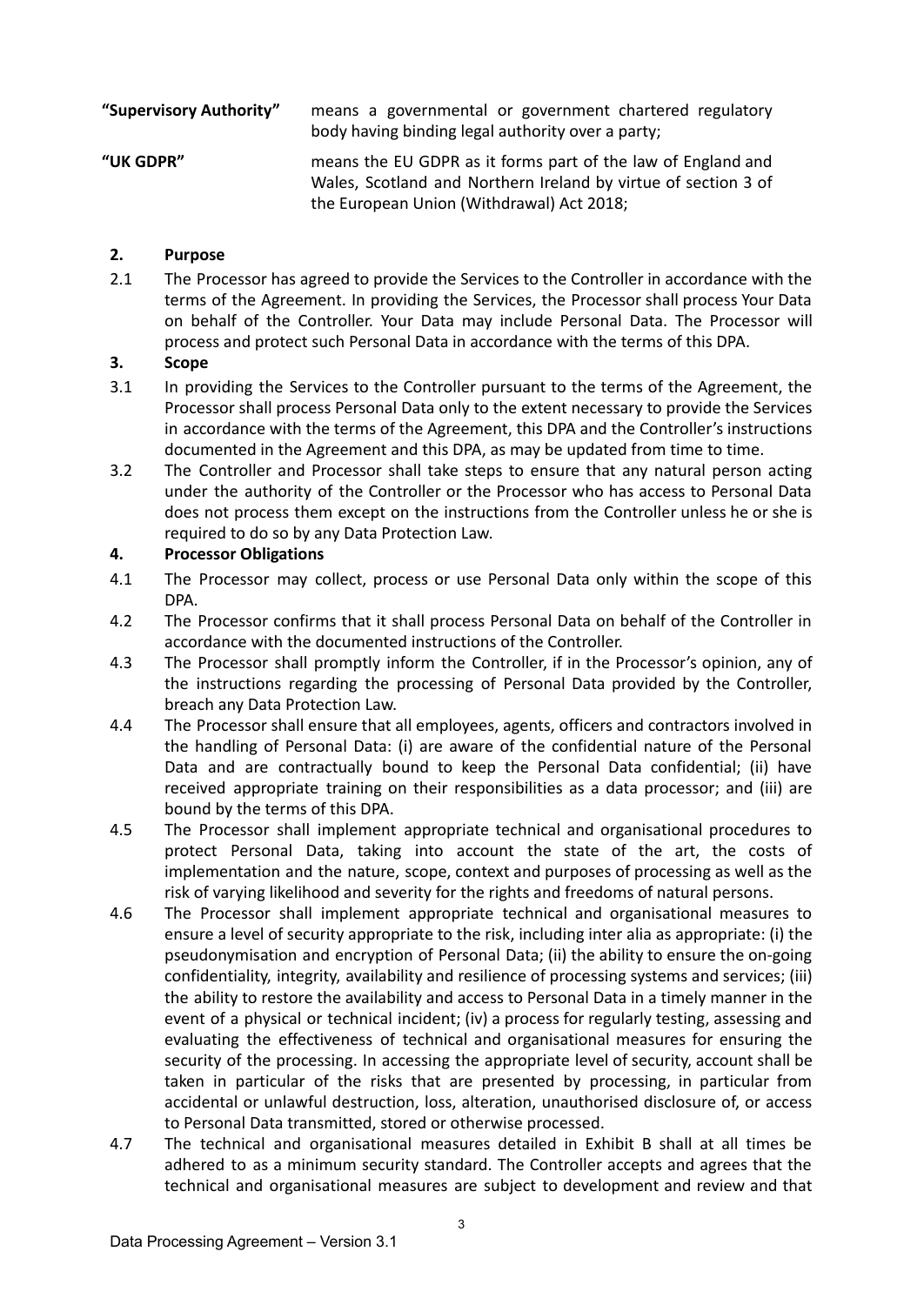the Processor may use alternative suitable measures to those detailed in the attachments to this DPA, provided such measures are at least equivalent to the technical and organisational measures set out in Exhibit B and appropriate pursuant to the Processor's obligations in clauses 4.5 and 4.6 above.

- 4.8 The Controller acknowledges and agrees that, in the course of providing the Services to the Controller, it may be necessary for the Processor to access the Personal Data to respond to any technical problems or Controller queries and to ensure the proper working of the Services. All such access by the Processor will be limited to those purposes.
- 4.9 Taking into account the nature of the processing and the information available to the Processor, the Processor shall assist the Controller by having in place appropriate technical and organisational measures, insofar as this is possible, for the fulfilment of the Controller's obligation to respond to requests for exercising the Data Subject's rights and the Controller's compliance with the Controller's data protection obligations in respect of the processing of Personal Data.
- 4.10 The Processor may not: (i) sell Personal Data; (ii) retain, use, or disclose Personal Data for commercial purposes other than providing the Services under the terms of the Agreement; or (iii) retain, use, or disclose Personal Data outside of the Agreement.

## **5. Controller Obligations**

- 5.1 The Controller represents and warrants that: (i) it shall comply with this DPA and its obligations under Data Protection Law; (ii) has obtained any and all necessary permissions and authorisations necessary to permit the Processor, its Affiliates and Sub-processors, to execute their rights or perform their obligations under this DPA; and (iii) All Affiliates of the Controller who use the Services shall comply with the obligations of the Controller set out in this DPA.
- 5.2 The Controller shall implement appropriate technical and organisational procedures to protect Personal Data, taking into account the state of the art, the costs of implementation and the nature, scope, context and purposes of processing as well as the risk of varying likelihood and severity for the rights and freedoms of natural persons. The Controller shall implement appropriate technical and organisational measures to ensure a level of security appropriate to the risk, including inter alia as appropriate: (i) the pseudonymisation and encryption of Personal Data; (ii) the ability to ensure the on-going confidentiality, integrity, availability and resilience of processing systems and services; (iii) the ability to restore the availability and access to Personal Data in a timely manner in the event of a physical or technical incident; (iv) a process for regularly testing, assessing and evaluating the effectiveness of technical and organisational measures for ensuring the security of the processing. In accessing the appropriate level of security account shall be taken in particular of the risks that are presented by processing, in particular from accidental or unlawful destruction, loss, alteration, unauthorised disclosure of, or access to Personal Data transmitted, stored or otherwise processed.
- 5.3 The Controller acknowledges and agrees that some instructions from the Controller, including assisting the Processor with audits, inspections, DPIAs or providing other assistance under this DPA, may result in additional fees. In such case the Processor shall notify the Controller of its fees for providing such assistance in advance and shall be entitled to charge the Controller for its reasonable costs and expenses in providing any such assistance

### **6. Sub-processors**

- 6.1 The Controller acknowledges and agrees that: (i) Affiliates of the Processor may be used as Sub-processors; and (ii) the Processor and its Affiliates respectively may engage Sub-processors in connection with the provision of the Services.
- 6.2 All Sub-processors who process Personal Data in the provision of the Services to the Controller shall comply with the obligations of the Processor set out in this DPA.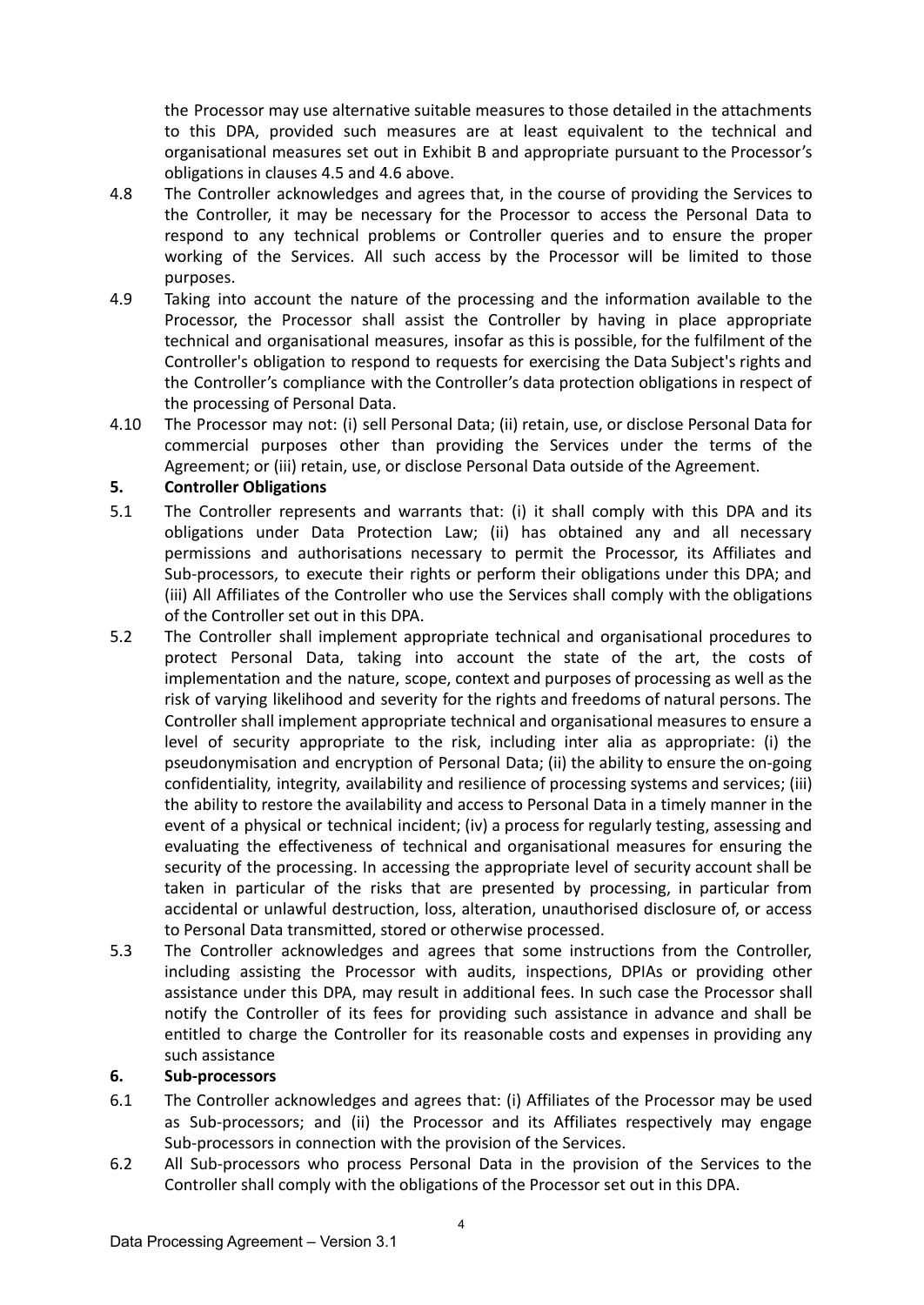- 6.3 The Controller authorises the Processor to use the Sub-processors already engaged by the Processor as at the date of the Agreement and the Processor shall make available to the Controller a list of Sub-processors authorised to process the Personal Data which shall include the identities of Sub-processors authorised to process the Personal Data. During the term of this DPA, the Processor shall provide the Controller with 30 days prior notification, via email, of any changes to the list of Sub-processors before authorising any new or replacement Sub-processor(s) to process Personal Data.
- 6.4 The Controller may object to the use of a new or replacement Sub-processor, by notifying the Processor promptly in writing within ten (10) Business Days after receipt of the Processor's notice. If the Controller objects to a new or replacement Sub-processor, the Controller may terminate the Agreement with respect to those Services which cannot be provided by the Processor without the use of the new or replacement Sub-processor. The Processor will refund the Controller any prepaid fees covering the remainder of the Term of the Agreement following the effective date of termination with respect to such terminated Services.
- 6.5 All Sub-processors who process Personal Data shall comply with the obligations of the Processor set out in this DPA. The Processor shall prior to the relevant Sub-processor carrying out any processing activities in respect of the Personal Data; (i) appoint each Sub-processor under a written contract containing materially the same obligations to those of the Processor in this DPA enforceable by the Processor; and (ii) ensure each such Sub-processor complies with all such obligations.
- 6.6 The Controller agrees that the Processor and its Sub-processors may make Restricted Transfers of Personal Data for the purpose of providing the Services to the Controller in accordance with the Agreement. The Processor confirms that such Sub-processors: (i) are located in a third country or territory recognised by the EU Commission or a Supervisory Authority, as applicable, to have an adequate level of protection; or (ii) have entered into the applicable Standard Contractual Clauses with the Processor; or (iii) have other legally recognised appropriate safeguards in place.

## **7. Restricted Transfers**

- 7.1 The parties agree that, when the transfer of Personal Data from the Controller to the Processor or from the Processor to a Sub-processor is a Restricted Transfer, it shall be subject to the applicable Standard Contractual Clauses.
- 7.2 The parties agree that the EU SCCs shall apply to Restricted Transfers from the EEA. The EU SCCs shall be deemed entered into (and incorporated into this DPA by reference) and completed as follows:
	- (i) Module Two (Controller to Processor) shall apply where You are a Controller of Your Data and the Company is processing Your Data.
	- (ii) Module Three (Processor to Processor) shall apply where the Company is a Processor of the Your Data and the Company uses a Sub-processor to process the Your Data.
	- (iii) In Clause 7 of the EU SCCs, the optional docking clause will not apply;
	- (iv) In Clause 9 of the EU SCCs Option 2 applies, and the time period for giving notice of Sub-processor changes shall be as set out in clause 6.3 of this DPA;
	- (v) In Clause 11 of the EU SCCs, the optional language shall not apply;
	- (vi) In Clause 17 of the EU SCCs, Option 1 applies and the EU SCCs shall be governed by Irish law; In Clause 18(b) of the EU SCCs, disputes shall be resolved by the courts of Ireland;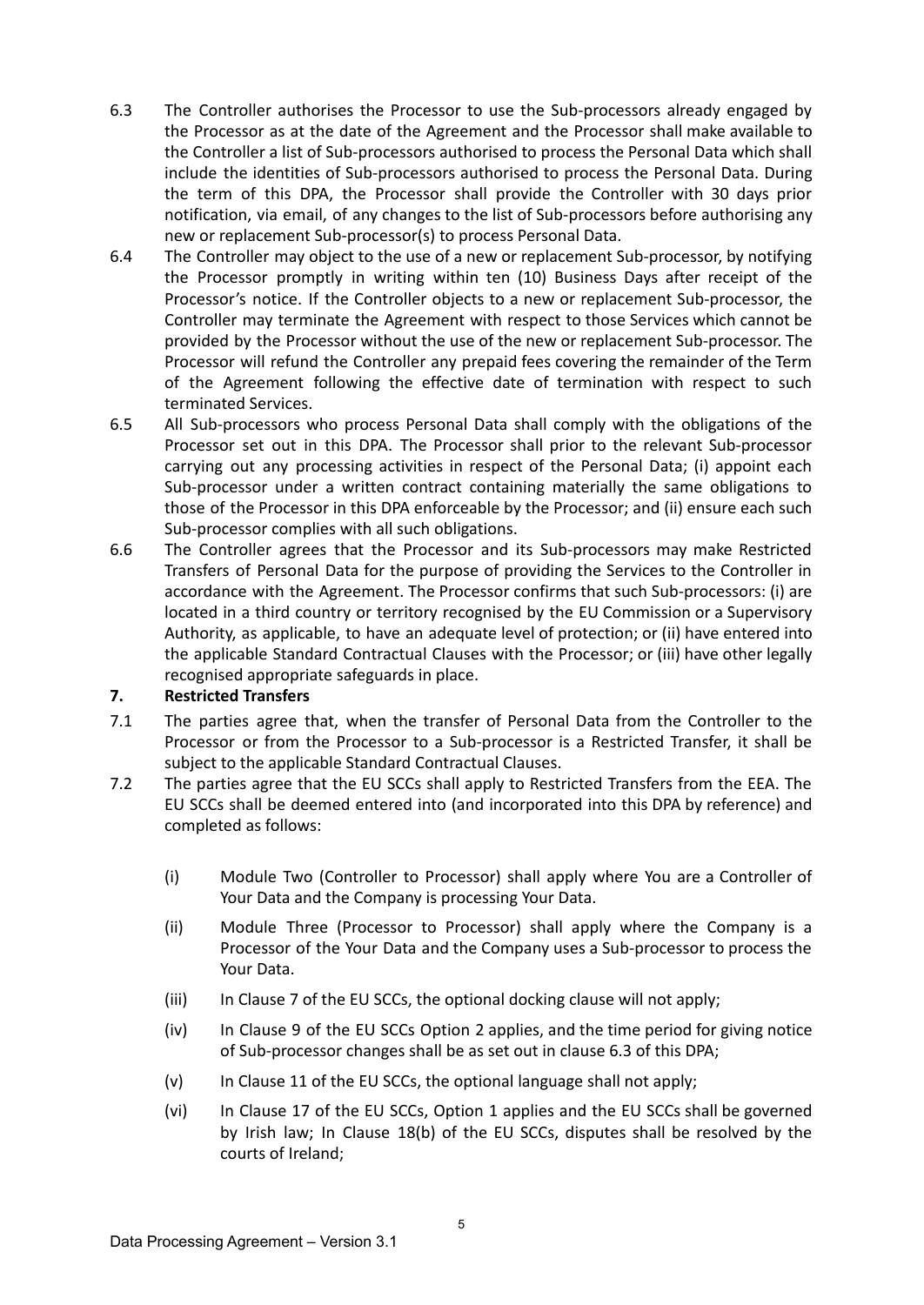- (vii) Annex I of the EU SCCs shall be deemed completed with the information set out in Exhibit A of this DPA;
- (viii) Annex II of the EU SCCs shall be deemed completed with the information set out in Exhibit B of this DPA;
- 7.3 The Parties agree that the EU SCCs as amended in clause 7.2 above, shall be adjusted as set out below where the FDPA applies to any Restricted Transfer:
	- (i) The Swiss Federal Data Protection and Information Commissioner ("FDPIC") shall be the sole Supervisory Authority for Restricted Transfers exclusively subject to the FDPA;
	- (ii) Restricted Transfers subject to both the FDPA and the EU GDPR, shall be dealt with by the EU Supervisory Authority named in Exhibit A of this DPA;
	- (iii) The term 'member state' must not be interpreted in such a way as to exclude data subjects in Switzerland from the possibility of suing for their rights in their place of habitual residence (Switzerland) in accordance with Clause 18(c) of the EU SCCs;
	- (iv) Where Restricted Transfers are exclusively subject to the FDPA, all references to the GDPR in the EU SCCs are to be understood to be references to the FDPA;
	- (v) Where Restricted Transfers are subject to both the FDPA and the EU GDPR, all references to the GDPR in the EU SCCs are to be understood to be references to the FDPA insofar as the Restricted Transfers are subject to the FDPA;
	- (vi) The Swiss SCCs also protect the Personal Data of legal entities until the entry into force of the revised FDPA.
- 7.4 The parties agree that the UK SCCs shall apply to Restricted Transfers from the UK and the UK SCCs shall be deemed entered into (and incorporated into this DPA by reference), completed as follows:
	- (i) Appendix 1 of the UK SCCs shall be deemed completed with the information set out in Exhibit A of this DPA; and
	- (ii) Appendix 2 of the UK SCCs shall be deemed completed with the information set out in Exhibit B of this DPA.
- 7.5 In the event that any provision of this DPA contradicts directly or indirectly any Standard Contractual Clauses, the provisions of the applicable Standard Contractual Clauses shall prevail over the terms of the DPA.

# **8. Data Subject Access**

- 8.1 The Controller may require correction, deletion, blocking and/or making available the Personal Data during or after termination of the Agreement. The Controller acknowledges and agrees that the Processor will process the request to the extent it is lawful and will reasonably fulfil such request in accordance with its standard operational procedures to the extent possible.
- 8.2 In the event that the Processor receives a request from a Data Subject in relation to Personal Data, the Processor will refer the Data Subject to the Controller unless otherwise prohibited by law. The Controller shall reimburse the Processor for all costs incurred resulting from providing reasonable assistance in dealing with a Data Subject request. In the event that the Processor is legally required to respond to the Data Subject, the Controller will fully cooperate with the Processor as applicable.

### **9. Audit**

9.1 The Processor shall make available to the Controller all information reasonably necessary to demonstrate compliance with its processing obligations and allow for and contribute to audits and inspections.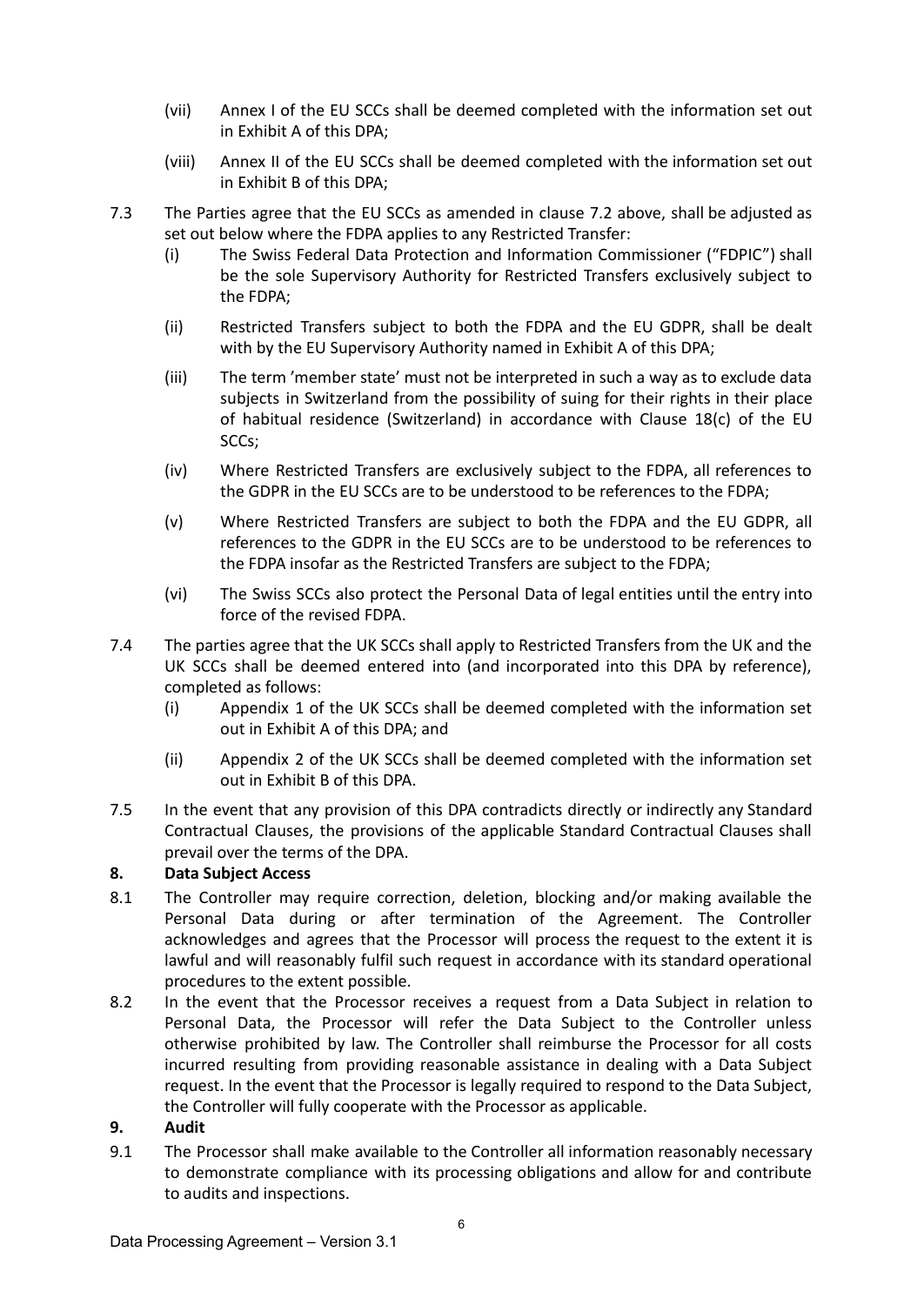- 9.2 Any audit conducted under this DPA shall consist of examination of the most recent reports, certificates and/or extracts prepared by an independent auditor bound by confidentiality provisions similar to those set out in the Agreement. In the event that provision of the same is not deemed sufficient in the reasonable opinion of the Controller, the Controller may conduct a more extensive audit which will be: (i) at the Controller's expense; (ii) limited in scope to matters specific to the Controller and agreed in advance; (iii) carried out during the Processor's usual business hours and upon reasonable notice which shall be not less than 4 weeks unless an identifiable material issue has arisen; and (iv) conducted in a way which does not interfere with the Processor's day-to-day business.
- 9.3 This clause shall not modify or limit the rights of audit of the Controller, instead it is intended to clarify the procedures in respect of any audit undertaken pursuant thereto.

### **10. Personal Data Breach**

- 10.1 The Processor shall notify the Controller without undue delay after becoming aware of (and in any event within 72 hours of discovering) any accidental or unlawful destruction, loss, alteration or unauthorised disclosure or access to any Personal Data ("**Personal Data Breach**").
- 10.2 The Processor shall take all commercially reasonable measures to secure the Personal Data, to limit the effects of any Personal Data Breach, and to assist the Controller in meeting the Controller's obligations under applicable law.

## **11. Compliance, Cooperation and Response**

- 11.1 The Processor will notify the Controller promptly of any request or complaint regarding the processing of Personal Data, which adversely impacts the Controller, unless such notification is not permitted under applicable law or a relevant court order.
- 11.2 The Processor may make copies of and/or retain Personal Data in compliance with any legal or regulatory requirement including, but not limited to, retention requirements.
- 11.3 The Processor shall reasonably assist the Controller in meeting the Controller's obligation to carry out data protection impact assessments (DPIAs), taking into account the nature of the processing and the information available to the Processor.
- 11.4 The Controller shall notify the Processor within a reasonable time, of any changes to applicable data protection laws, codes or regulations which may affect the contractual duties of the Processor. The Processor shall respond within a reasonable timeframe in respect of any changes that need to be made to the terms of this DPA or to the technical and organisational measures to maintain compliance. If the Processor is unable to accommodate necessary changes, the Controller may terminate the part or parts of the Services which give rise to the non-compliance. To the extent that other parts of the Services provided are not affected by such changes, the provision of those Services shall remain unaffected.
- 11.5 The Controller and the Processor and, where applicable, their representatives, shall cooperate, on request, with a Supervisory Authority in the performance of their respective obligations under this DPA and Data Protection Law.

### **12. Liability**

- 12.1 The limitations on liability set out in the Agreement apply to all claims made pursuant to any breach of the terms of this DPA.
- 12.2 The parties agree that the Processor shall be liable for any breaches of this DPA caused by the acts and omissions or negligence of its Sub-processors to the same extent the Processor would be liable if performing the services of each Sub-processor directly under the terms of the DPA, subject to any limitations on liability set out in the terms of the Agreement.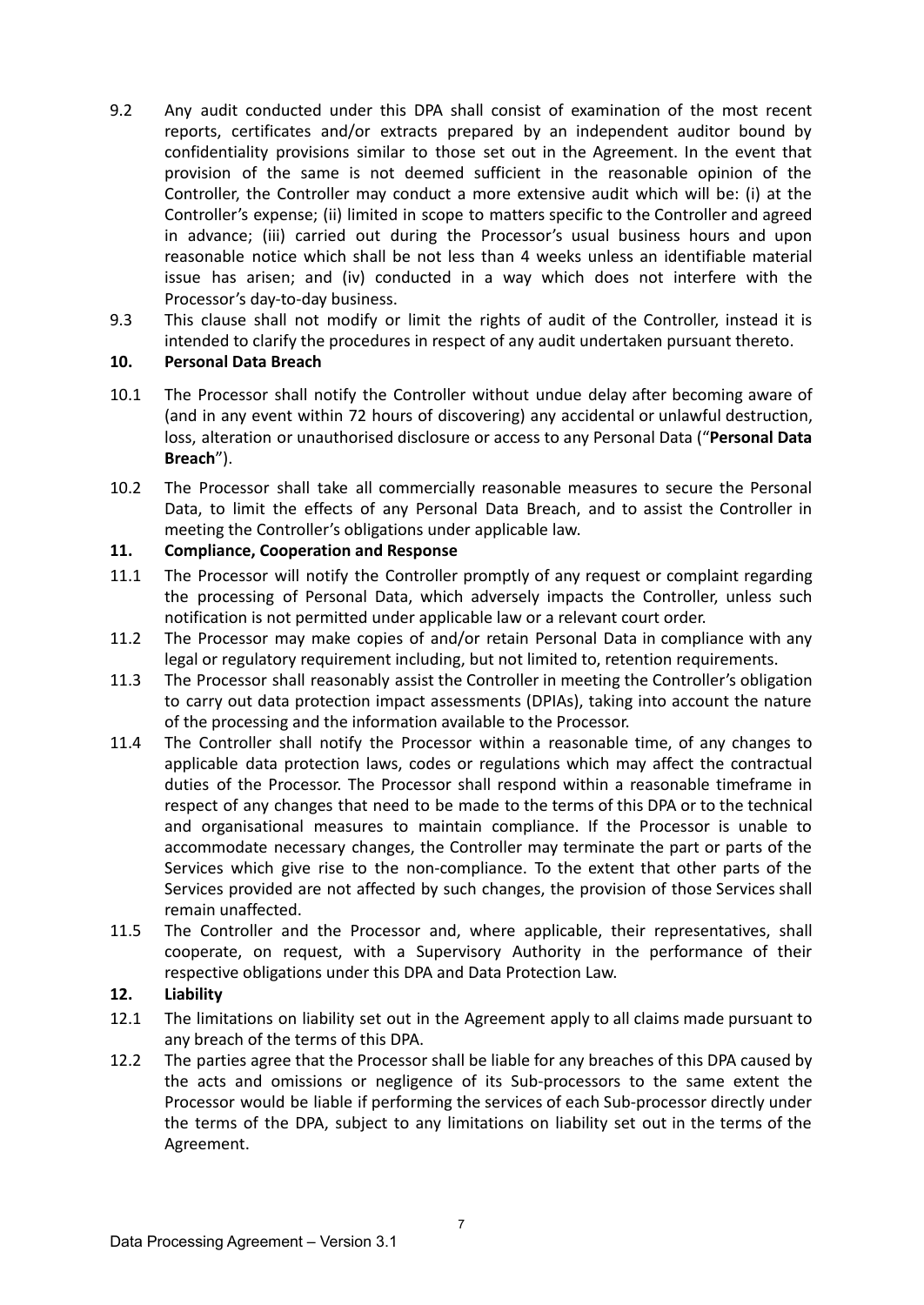- 12.3 The parties agree that the Controller shall be liable for any breaches of this DPA caused by the acts and omissions or negligence of its Affiliates as if such acts, omissions or negligence had been committed by the Controller itself.
- 12.4 The Controller shall not be entitled to recover more than once in respect of the same loss.

## **13. Term and Termination**

- 13.1 The Processor will only process Personal Data for the term of the DPA. The term of this DPA shall coincide with the commencement of the Agreement and this DPA shall terminate automatically together with termination or expiry of the Agreement.
- 13.2 The Processor shall at the choice of the Controller, upon receipt of a written request received within 30 days of the end of the provision of the Services, delete or return Personal Data to the Controller. The Processor may contact the Controller to notify them that the Agreement is coming to the end and offer to delete or return Personal Data to the Controller. If the Controller does not: (i) reply to this notice within 30 days; or (ii) request return or deletion of Personal Data within 30 days of the end of the provision of the Services, the Processor shall in any event delete all Personal Data in its systems 30 days after the effective date of termination of the Agreement, subject to the provisions of clause 13.3 below.
- 13.3 The Processor will delete all copies of Personal Data in its systems 30 days after the effective date of termination of the Agreement unless: (i) applicable law or regulations require storage of the Personal Data after termination; (ii) partial Personal Data of the Controller is stored in backups, then such Personal Data shall be deleted from backups of the Controller's files/folders 5 weeks after the effective date of termination of the Agreement; (iii) the Controller explicitly request that the Processor keeps the Personal Data for a longer period to enable the Controller to retrieve Personal Data prior to deletion by the Processor.

### **14. General**

- 14.1 This DPA sets out the entire understanding of the parties with regards to the subject matter herein.
- 14.2 Should a provision of this DPA be invalid or become invalid then the legal effect of the other provisions shall be unaffected. A valid provision is deemed to have been agreed which comes closest to what the parties intended commercially and shall replace the invalid provision. The same shall apply to any omissions.
- 14.3 Subject to any provision of the Standard Contractual Clauses to the contrary, this DPA shall be governed by the laws of England and Wales. The courts of England shall have exclusive jurisdiction for the settlement of all disputes arising under this DPA.
- 12.4 The parties agree that this DPA is incorporated into and governed by the terms of the Agreement.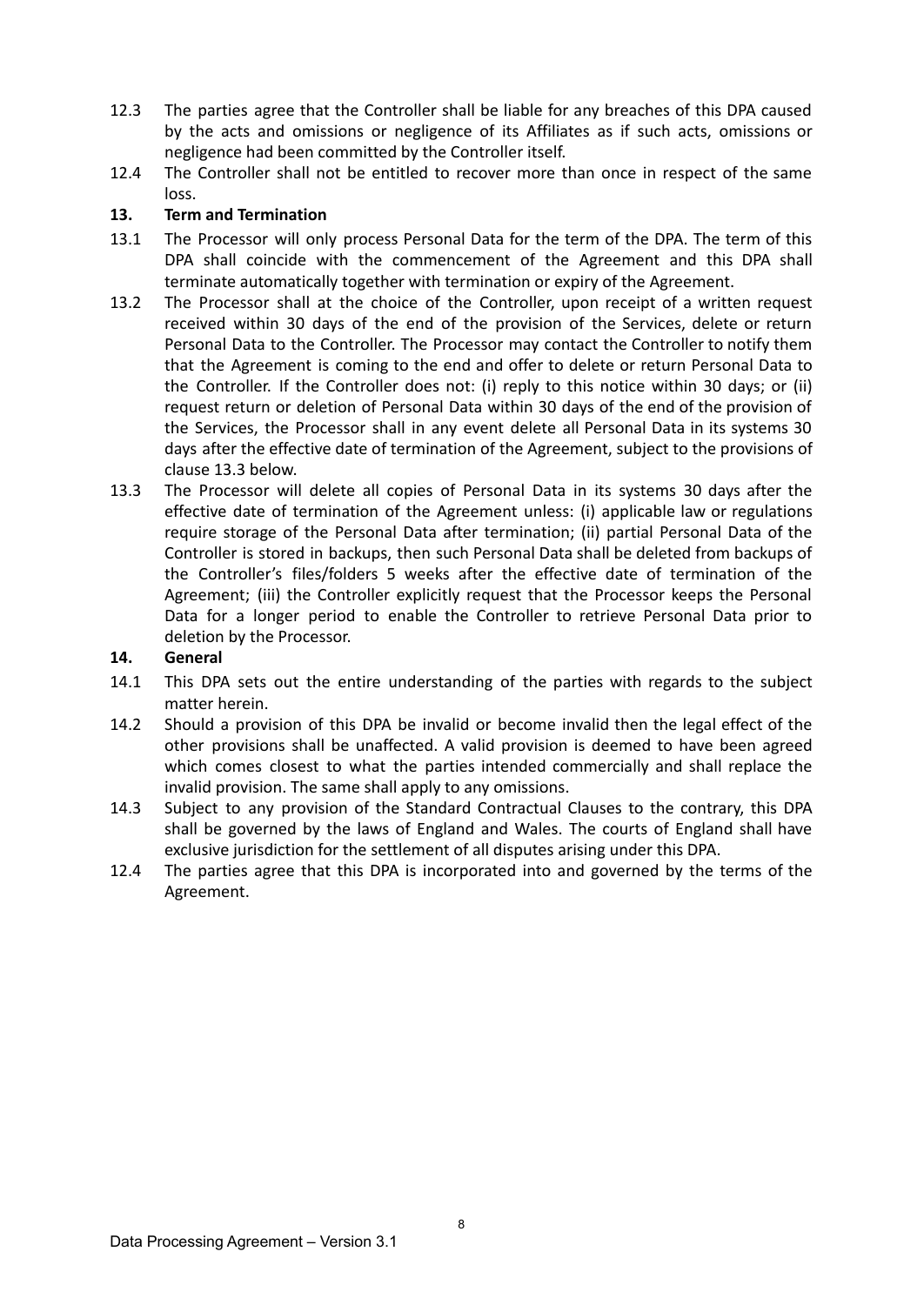# **Exhibit A**

# **List of Parties, Description of Processing and Transfer of Personal Data, Competent Supervisory Authority**

# **MODULE TWO: CONTROLLER TO PROCESSOR**

### **A. LIST OF PARTIES**

# **The Controller:**

| means You.                                                            |                                                                                                                                                                                                            |
|-----------------------------------------------------------------------|------------------------------------------------------------------------------------------------------------------------------------------------------------------------------------------------------------|
| <b>Address:</b>                                                       | As set out for You in the Agreement.                                                                                                                                                                       |
| Contact person's name,<br>position and contact details:               | As provided by You in your account and used for notification<br>and invoicing purposes.                                                                                                                    |
| <b>Activities relevant to the data</b><br>transferred under the SCCs: | Use of the Services.                                                                                                                                                                                       |
| <b>Signature and date:</b>                                            | By entering into the Agreement, You are deemed to have<br>signed the Standard Contractual Clauses incorporated into<br>this DPA and including their Annexes, as of the Effective<br>Date of the Agreement. |
| Role:                                                                 | Data Exporter.                                                                                                                                                                                             |
| <b>Name of Representative (if</b><br>applicable):                     | Any EU or UK representative named in the Controller's<br>privacy policy.                                                                                                                                   |

### **The Processor:**

| means Us: Riskwize Limited T/A EssentialSkillz                                                          |                                                                                                                                                                                                                |  |
|---------------------------------------------------------------------------------------------------------|----------------------------------------------------------------------------------------------------------------------------------------------------------------------------------------------------------------|--|
| <b>Address:</b>                                                                                         | The Hub, Galway Technology Park, Parkmore, Galway, H91<br>K2WP, Ireland                                                                                                                                        |  |
| Contact person's name,<br>position and contact details:                                                 | support@essentialskillz.com<br>https://www.essentialskillz.com/contact-us                                                                                                                                      |  |
| <b>Activities relevant to the data</b><br>transferred under the<br><b>Standard Contractual Clauses:</b> | The provision of cloud computing solutions to the Controller<br>under which the Processor processes Personal Data upon<br>the instructions of the Controller in accordance with the<br>terms of the Agreement. |  |
| <b>Signature and date:</b>                                                                              | By entering into the Agreement, the Processor is deemed to<br>have signed the Standard Contractual Clauses, incorporated                                                                                       |  |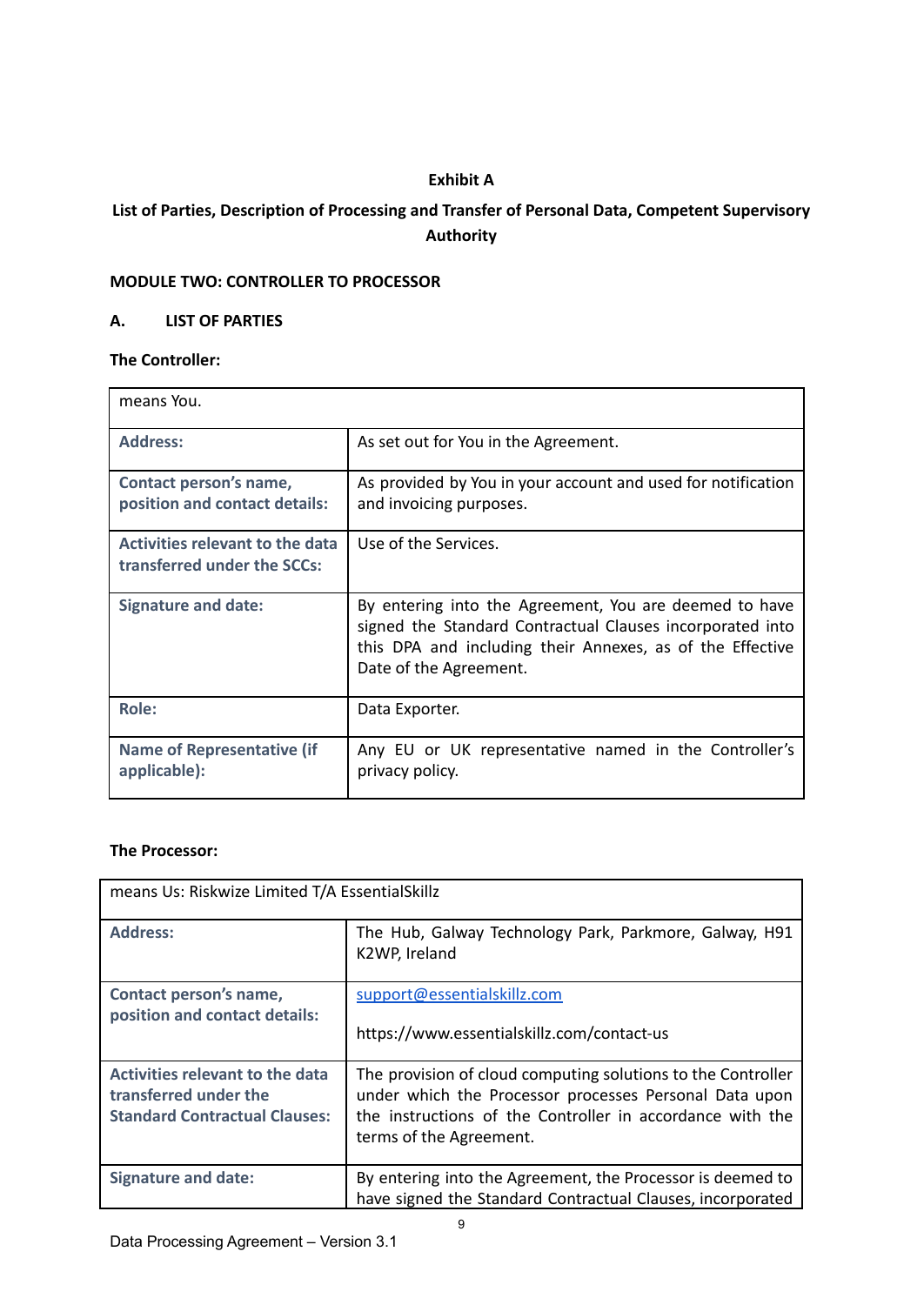|       | into this DPA, including their Annexes, as of the Effective<br>Date of the Agreement. |
|-------|---------------------------------------------------------------------------------------|
| Role: | Data Importer                                                                         |

# **В. DESCRIPTION OF PROCESSING AND TRANSFERS**

| Categories of data subjects:        | Employees, agents, advisors, consultants, freelancers of the<br>Controller (who are natural persons).                                                                                                                                                                                                                                                                                                                                                                                                                                                                                                                                                                                                                                                                                                                                                                         |
|-------------------------------------|-------------------------------------------------------------------------------------------------------------------------------------------------------------------------------------------------------------------------------------------------------------------------------------------------------------------------------------------------------------------------------------------------------------------------------------------------------------------------------------------------------------------------------------------------------------------------------------------------------------------------------------------------------------------------------------------------------------------------------------------------------------------------------------------------------------------------------------------------------------------------------|
|                                     | Users, Affiliates and other participants authorised by the<br>Controller to access or use the Services in accordance with<br>the terms of the Agreement.                                                                                                                                                                                                                                                                                                                                                                                                                                                                                                                                                                                                                                                                                                                      |
|                                     | Prospects, customers, clients, business partners and vendors<br>of the Controller (who are natural persons) and individuals<br>with whom those end users communicate with by email<br>and/or other messaging media.                                                                                                                                                                                                                                                                                                                                                                                                                                                                                                                                                                                                                                                           |
|                                     | Employees or contact persons of Controller's prospects,<br>customers, clients, business partners and vendors.                                                                                                                                                                                                                                                                                                                                                                                                                                                                                                                                                                                                                                                                                                                                                                 |
|                                     | Suppliers and service providers of the Controller.                                                                                                                                                                                                                                                                                                                                                                                                                                                                                                                                                                                                                                                                                                                                                                                                                            |
|                                     | Other individuals to the extent identifiable in the context of<br>emails of their attachments or in archiving content.                                                                                                                                                                                                                                                                                                                                                                                                                                                                                                                                                                                                                                                                                                                                                        |
| <b>Categories of Personal Data:</b> | The Controller may submit Personal Data to the Services, the<br>extent of which is determined and controlled by the<br>Controller. The Personal Data includes but is not limited to:<br>Personal details, first name, surname, user names,<br>passwords, email addresses, employee ID, structure<br>location (department, team etc.), manager name<br>and ID, IP address and digital signature of Users.<br>Personal Data derived from the Users use of the<br>Services such as records and business intelligence<br>information.<br>Personal Data within email and messaging content<br>which identifies or may reasonably be used to<br>identify data subjects.<br>Metadata including sent, to, from, date, time,<br>subject, which may include Personal Data.<br>E-Learning course materials on risk assessment.<br>$\bullet$<br>Photographs uploaded via risk assessment. |
|                                     | File attachments that may contain Personal Data.<br>Survey, feedback and assessment responses relating<br>to risk assessment.<br>Information offered by users as part of support                                                                                                                                                                                                                                                                                                                                                                                                                                                                                                                                                                                                                                                                                              |
|                                     | enquiries.<br>Other data added by the Controller from time to<br>time.                                                                                                                                                                                                                                                                                                                                                                                                                                                                                                                                                                                                                                                                                                                                                                                                        |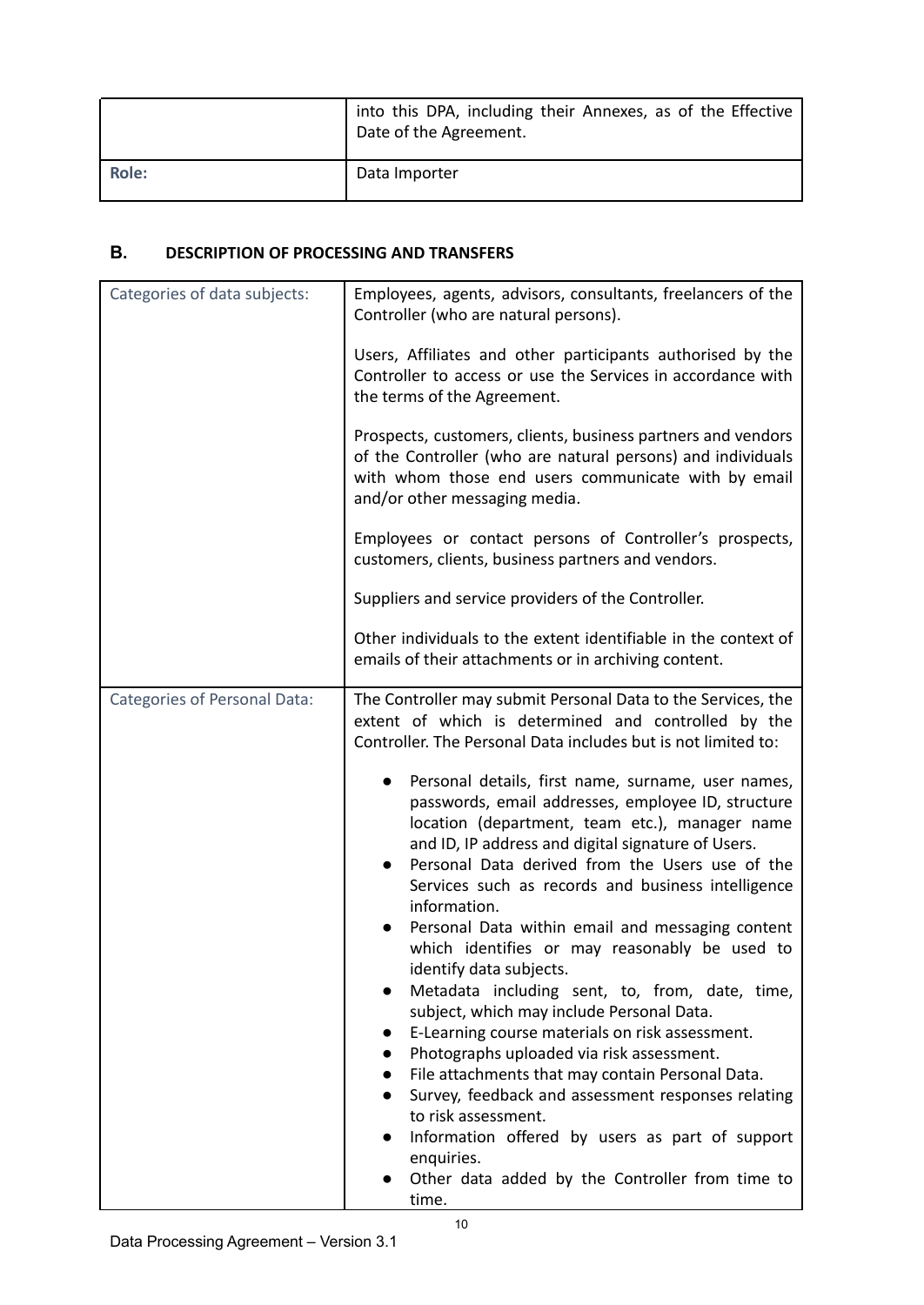| Sensitive Data:                                                                                                                                                  | Personal data transferred includes but is not limited to the<br>following special categories of data:                                                                                                                                                                                                                                                                             |
|------------------------------------------------------------------------------------------------------------------------------------------------------------------|-----------------------------------------------------------------------------------------------------------------------------------------------------------------------------------------------------------------------------------------------------------------------------------------------------------------------------------------------------------------------------------|
|                                                                                                                                                                  | Data concerning health, where this is provided by<br>the end-user in response to a risk assessment.                                                                                                                                                                                                                                                                               |
| of<br>the<br><b>The</b><br>frequency<br>processing and transfer (e.g.<br>whether the data is transferred<br>on a one-off or continuous<br>basis):                | Continuous basis for the duration of the Agreement.                                                                                                                                                                                                                                                                                                                               |
| Nature of the processing:                                                                                                                                        | Processing operations include but are not limited to:<br>provision of training courses, risk assessment questionnaires<br>learning<br>management<br>services to<br>employees,<br>and<br>contractors and users of the Services to monitor and<br>evaluate risk assessment in the workplace in compliance<br>with rules and regulations applicable to the Controller's<br>business. |
| Purpose(s) of the data transfer<br>and further processing:                                                                                                       | Personal Data is transferred to sub-contractors who need to<br>process some of the Personal Data in order to provide their<br>services to the Processor as part of the Services provided by<br>the Processor to the Controller.                                                                                                                                                   |
| for<br>which<br>period<br>the<br><b>The</b><br>Personal Data will be retained,<br>or, if that is not possible, the<br>criteria used to determine that<br>period: | Unless agreed otherwise in writing, for the duration of the<br>Agreement, subject to clause 14 of the DPA.                                                                                                                                                                                                                                                                        |
| transfers<br>For<br>$(Sub-)$<br>to<br>processors, also specify subject<br>matter, nature and duration of<br>the processing:                                      | <b>The</b><br>Sub-processor<br>list<br>accessed<br>via<br>https://www.essentialskillz.com/docs sets out the Personal Data<br>processed by each Sub-processor and the services provided by<br>each Sub-processor.                                                                                                                                                                  |

# **C. COMPETENT SUPERVISORY AUTHORITY**

| Identify                        | the competent   Where the EU GDPR applies, the Irish Data Protection                                |
|---------------------------------|-----------------------------------------------------------------------------------------------------|
| supervisory authority/ies (e.g. | Authority - The Data Protection Commission (DPC).                                                   |
| in accordance with Clause 13    |                                                                                                     |
| of the Standard Contractual     | Where the UK GDPR applies, the UK Information                                                       |
| Clauses)                        | Commissioner's Office, (ICO).                                                                       |
|                                 | Where the FDPA applies, the Swiss Federal Data Protection<br>and Information Commissioner, (FDPIC). |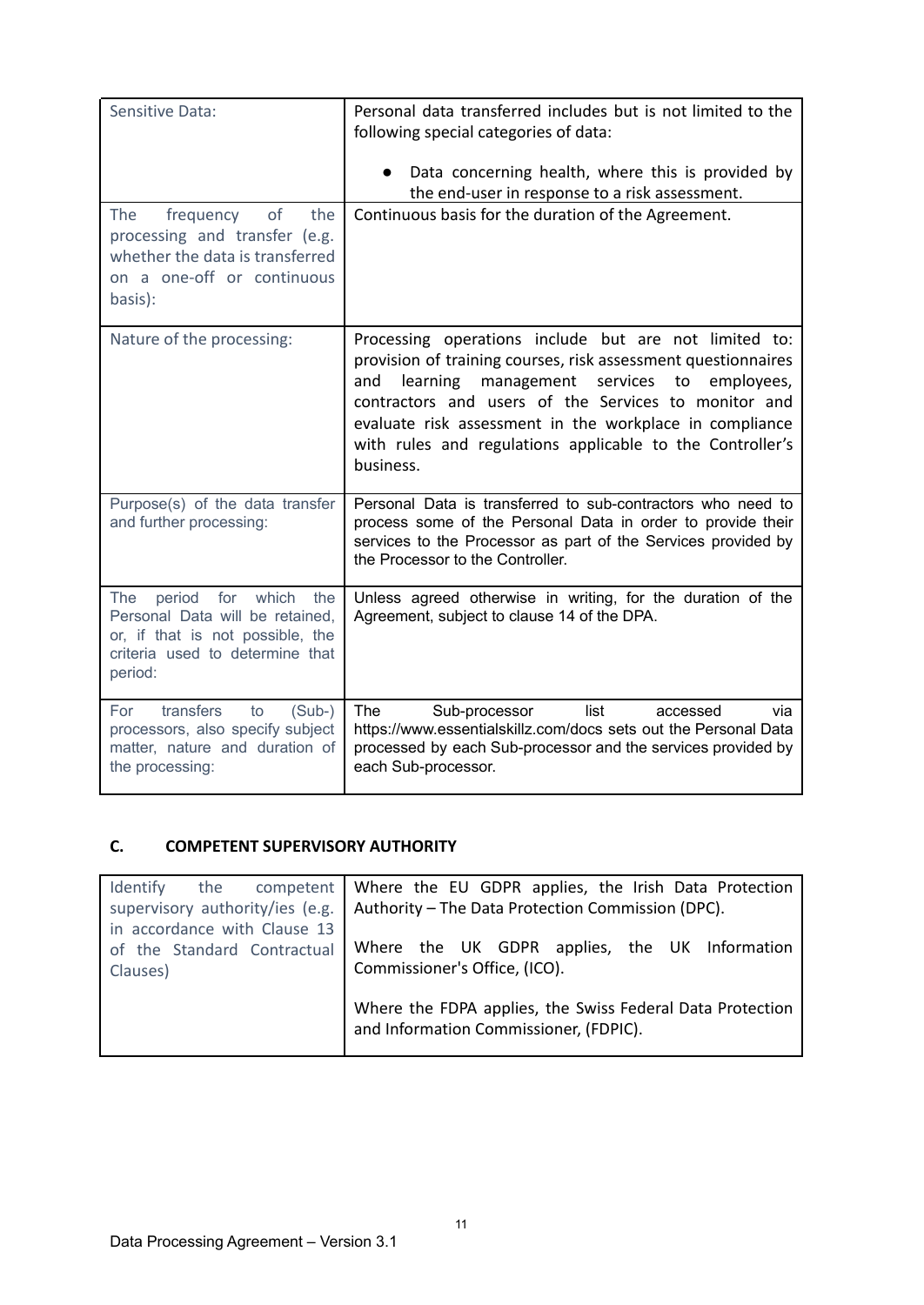### **MODULE THREE: PROCESSOR TO PROCESSOR**

### **A. LIST OF PARTIES**

### **The Data Exporter:** is Us.

**The Data Importers:** are the Sub-processors named in the Sub-processor list which contains the name, address, contact details and activities relevant to the data transferred to each Data Importer.

### **В. DESCRIPTION OF PROCESSING AND TRANSFERS**

The Sub-processor list includes the information about the processing and transfers of the Personal Data, for each Data Importer:

- categories of Data Subjects
- categories of Personal Data
- the nature of the processing
- the purposes of the processing

Personal Data is processed by each Sub-processor:

- on a continuous basis
- to the extent necessary to provide the Services in accordance with the Agreement and the Data Exporter's instructions.
- for the duration of the Agreement and subject to clause 14 of the DPA.

### **C. COMPETENT SUPERVISORY AUTHORITY**

The competent Supervisory Authority of the Data Exporter shall be:

- Where the EU GDPR applies, the Irish Data Protection Authority The Data Protection Commission (DPC);
- Where the UK GDPR applies, the UK Information Commissioner's Office, (ICO).
- Where the FDPA applies, the Swiss Federal Data Protection and Information Commissioner, (FDPIC).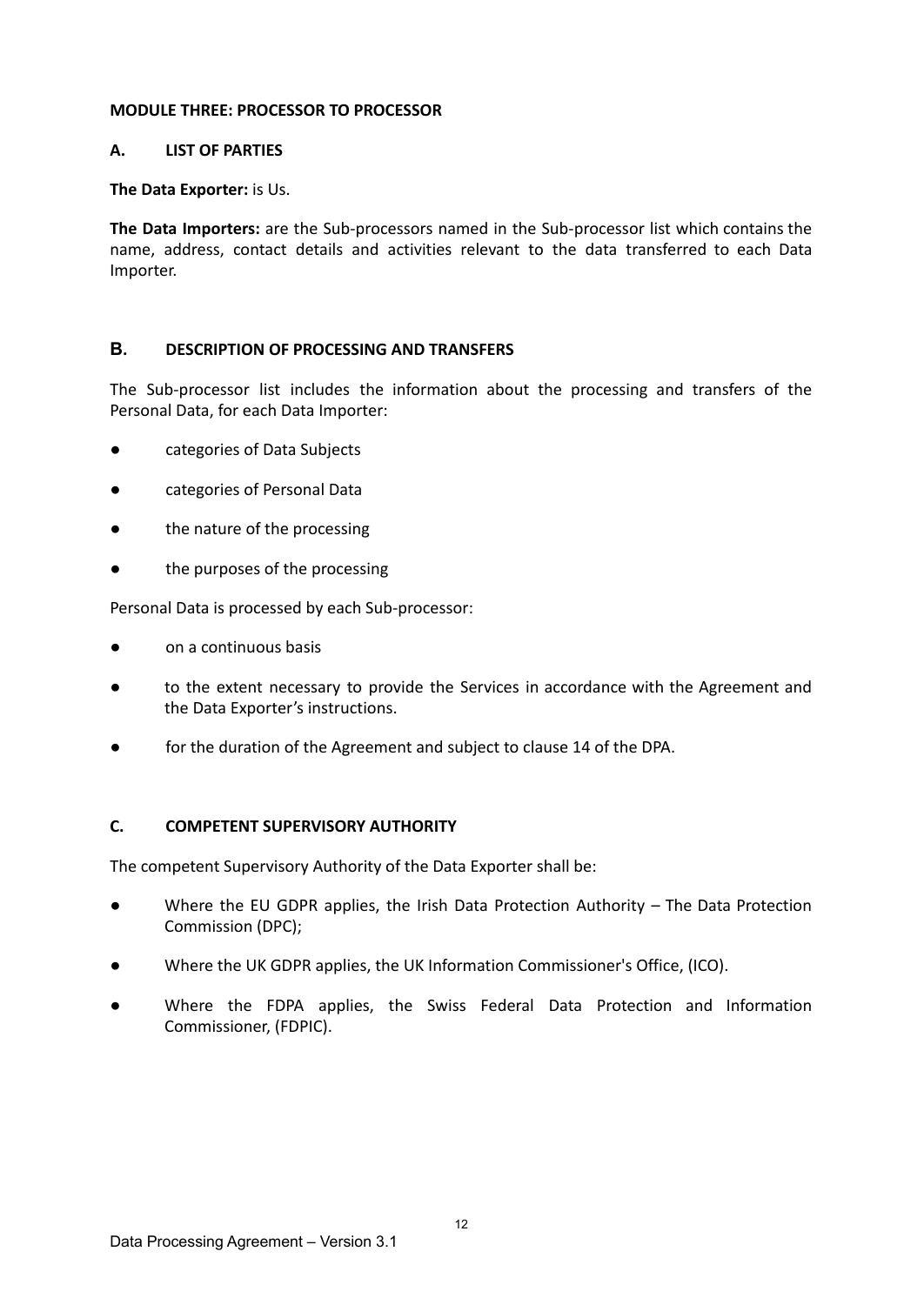### **Exhibit B**

## **Technical and Organisational Security Measures(including Technical and Organisational Measure to Ensure the Security of Data)**

Below is a description of the technical and organisational measures implemented by the Processor(s) / Data Importer(s) (including any relevant certifications) to ensure an appropriate level of security, taking into account the nature, scope, context and purpose of the processing, and the risks for the rights and freedoms of natural persons.

Full details of the Processor's/Data Importer's technical and organisational security measures used to protect Personal Data is available in our Security Policy. We reserve the right to update or alter our organisational and technical measures. Changes will be reflected in the Security Policy.

Where applicable this Exhibit B will serve as Annex II to the Standard Contractual Clauses.

| <b>Measure</b>                                                                                                                                                                        | <b>Description</b>                                                                                                                                                                                                               |
|---------------------------------------------------------------------------------------------------------------------------------------------------------------------------------------|----------------------------------------------------------------------------------------------------------------------------------------------------------------------------------------------------------------------------------|
| Measures of pseudonymisation<br>and encryption of Personal Data                                                                                                                       | See<br>'Encryption', 'Encryption<br>subheadings<br>at<br>rest',<br>'Encryption in transit' and 'Key Management' in the Security<br>Policy.                                                                                       |
| Measures for ensuring ongoing<br>confidentiality, integrity,<br>availability and resilience of<br>processing systems and services                                                     | See subheadings 'C-I-A triad' and 'Access control' in the<br>Security Policy.                                                                                                                                                    |
| Measures for ensuring the ability<br>to restore the availability and<br>access to Personal Data in a<br>timely manner in the event of a<br>physical or technical incident             | See subheadings 'Business Continuity', 'Disaster recovery',<br>'Database backup' and 'Files backup' in the Security Policy.                                                                                                      |
| Processes for regularly testing,<br>assessing and evaluating the<br>effectiveness of technical and<br>organisational measures in order<br>to ensure the security of the<br>processing | We conduct multiple internal audits. We obtain an external<br>security and compliance audit once per calendar year. See<br>subheadings 'Certifications', 'Monitoring and logging' and<br>'Due Diligence' in the Security Policy. |
| Measures for user identification<br>and authorisation                                                                                                                                 | See subheadings 'Access control' in the Security Policy.                                                                                                                                                                         |
| Measures for the protection of<br>data during transmission                                                                                                                            | See subheadings 'Encryption' and 'Encryption in transit' in<br>the Security Policy.                                                                                                                                              |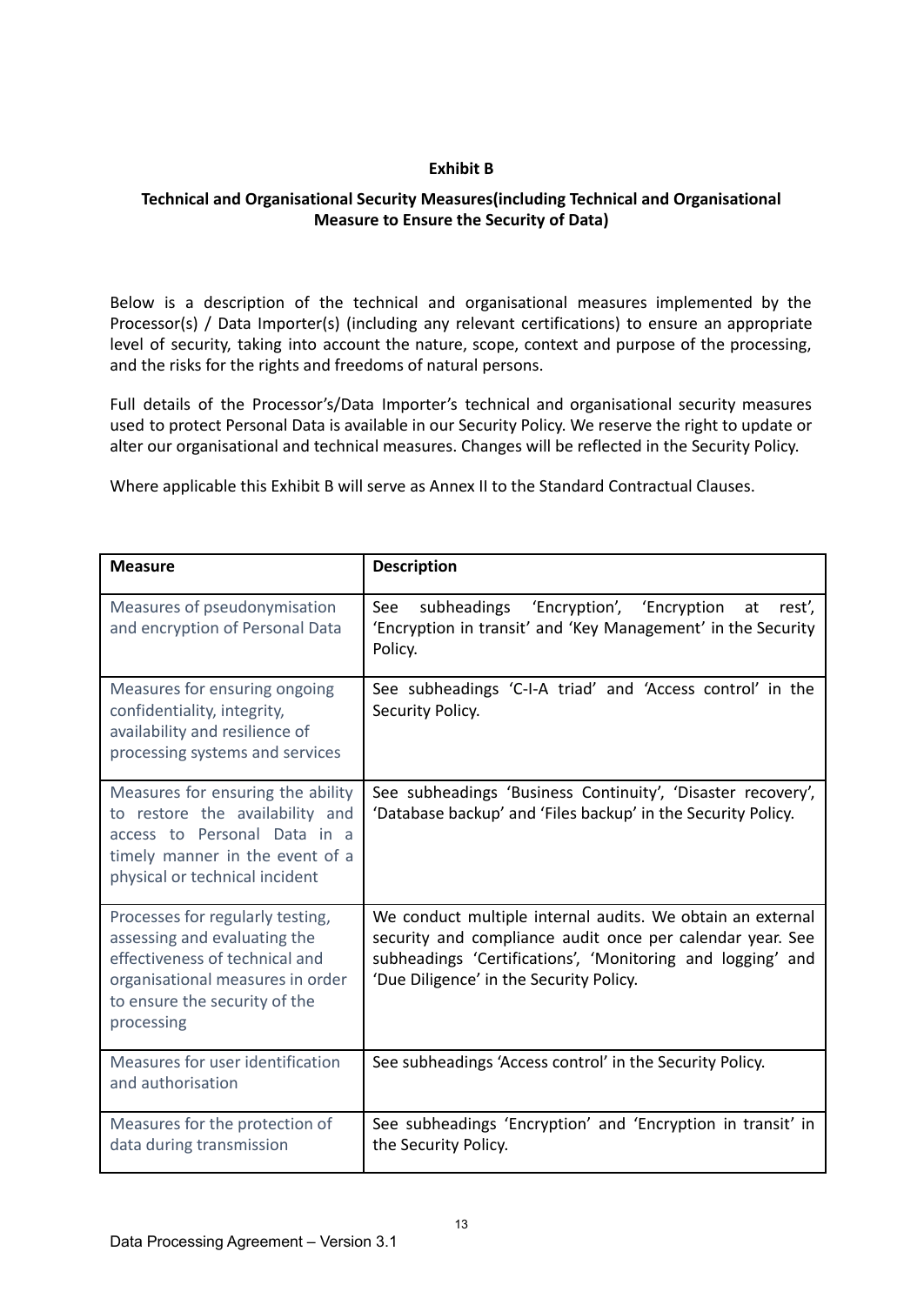| Measures for the protection of<br>data during storage                                           | Personal Data is only retained internally, and on the third<br>party data centre servers, which are covered by AWS<br>certifications.<br>subheadings 'Encryption', 'Encryption at rest',<br>See<br>'Encryption in transit', 'Business Continuity' and 'Disaster<br>Recovery' in the Security Policy.                                                                                                                                                                                                                                                                                                                                                                                                                                                                                                                                                                                                                                                                                                                                                                                                                                                                  |
|-------------------------------------------------------------------------------------------------|-----------------------------------------------------------------------------------------------------------------------------------------------------------------------------------------------------------------------------------------------------------------------------------------------------------------------------------------------------------------------------------------------------------------------------------------------------------------------------------------------------------------------------------------------------------------------------------------------------------------------------------------------------------------------------------------------------------------------------------------------------------------------------------------------------------------------------------------------------------------------------------------------------------------------------------------------------------------------------------------------------------------------------------------------------------------------------------------------------------------------------------------------------------------------|
| Measures for ensuring physical<br>security of locations at which<br>Personal Data are processed | See subheading 'Building Security' in the Security Policy.                                                                                                                                                                                                                                                                                                                                                                                                                                                                                                                                                                                                                                                                                                                                                                                                                                                                                                                                                                                                                                                                                                            |
| Measures for ensuring events<br>logging                                                         | See subheadings 'Monitoring and logging' in the Security<br>Policy.                                                                                                                                                                                                                                                                                                                                                                                                                                                                                                                                                                                                                                                                                                                                                                                                                                                                                                                                                                                                                                                                                                   |
| Measures for ensuring system<br>configuration, including default<br>configuration               | System configuration is applied and maintained by software<br>tools that ensure the system configurations do not deviate<br>from the specifications. Deviations will be fixed automatically<br>and reported to our SOC.                                                                                                                                                                                                                                                                                                                                                                                                                                                                                                                                                                                                                                                                                                                                                                                                                                                                                                                                               |
| Measures for internal IT and IT<br>security governance and<br>management                        | <b>Employee Awareness and Training</b><br>See subheadings 'Police and procedures' and 'Awareness<br>Training' in the Security Policy.<br>At a technical level, multi-client capability includes<br>separation of functions as well as appropriate separation of<br>testing and production systems.<br>The Controller's Personal Data is stored in a way that logically<br>separates it from other customer data.<br><b>Access</b><br>Access is granted on a need-to-know and least<br>privilege basis<br>Access controls manage electronic access to data<br>$\bullet$<br>and system functionality based on authority levels<br>and job functions<br>All access attempts are logged<br>• Access to Controller data is restricted to minimal<br>designated employees of the Processor<br><b>Information Security Program</b><br>Management and dedicated staff are responsible<br>$\bullet$<br>for the development, implementation, and<br>maintenance of the Processor's information<br>security program<br>Information risk assessments are reviewed by<br>management<br>Information Security system is built on the<br>principles of Confidentiality, Integrity and |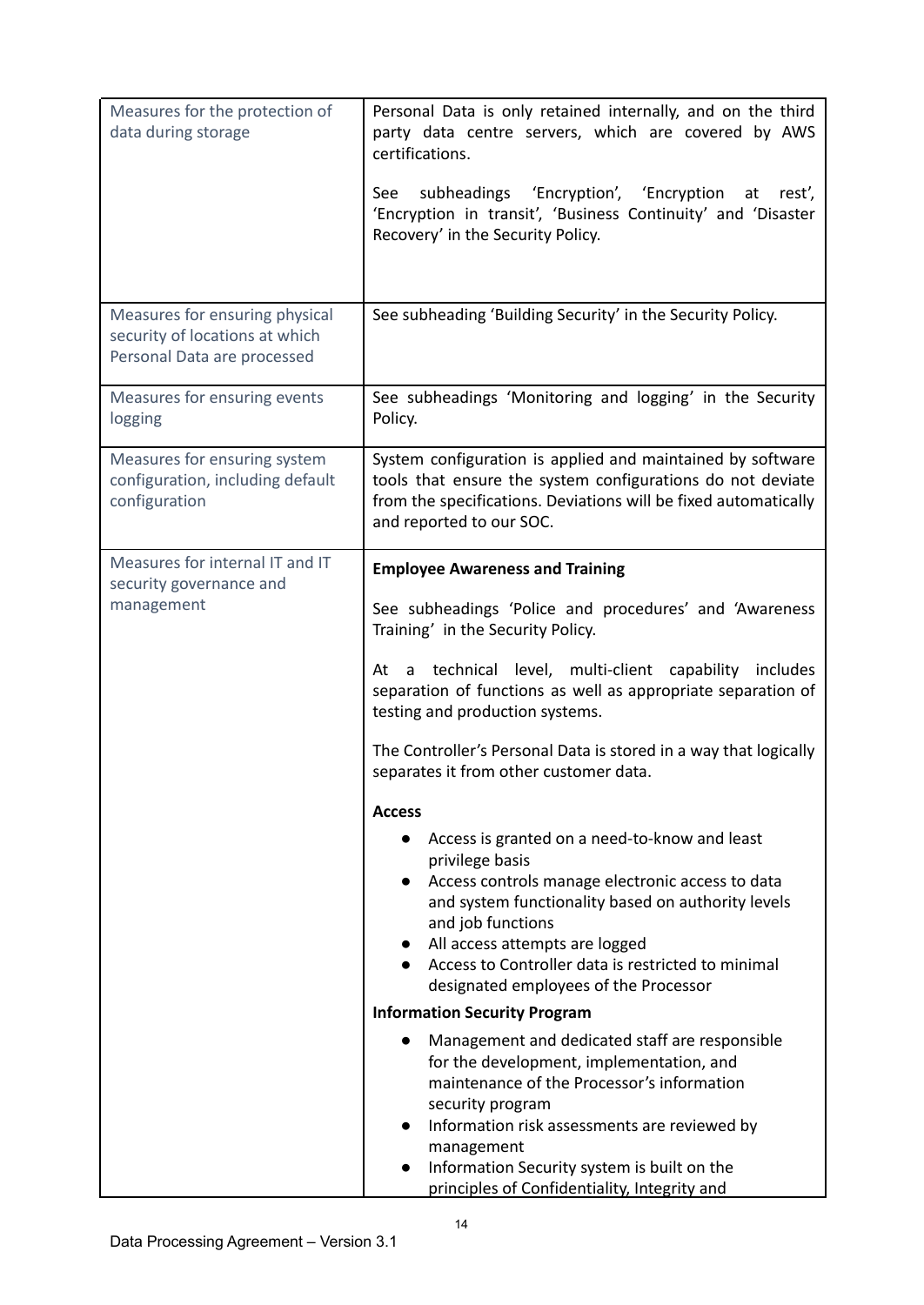|                                                                      | Availability                                                                                                                                                                                                                                      |
|----------------------------------------------------------------------|---------------------------------------------------------------------------------------------------------------------------------------------------------------------------------------------------------------------------------------------------|
|                                                                      | <b>Information Security Policy</b>                                                                                                                                                                                                                |
|                                                                      | Information Security policies are approved by<br>management<br>Policies and measures are regularly reviewed and<br>$\bullet$<br>updated<br>Employees of the Processor are informed of duties<br>and responsibilities in relation to such policies |
|                                                                      | <b>Access Management</b>                                                                                                                                                                                                                          |
|                                                                      | Access permissions are reviewed on a regular basis,<br>and in the event of any changes in personnel or<br>access requirements<br>Access permission changes are reviewed and<br>approved by senior management                                      |
|                                                                      | <b>Password Management</b>                                                                                                                                                                                                                        |
|                                                                      | Policies are in place to manage and control<br>password strength and usage<br>All default admin passwords are changed.                                                                                                                            |
|                                                                      | <b>Incident Management</b>                                                                                                                                                                                                                        |
|                                                                      | Incident management procedures are implemented<br>in order to investigate, respond to, mitigate and<br>notify of events related to product technology and<br>information assets                                                                   |
|                                                                      | <b>Change Management</b>                                                                                                                                                                                                                          |
|                                                                      | Change management procedures are designed to<br>test, approve and monitor all changes to product<br>technology and information assets.                                                                                                            |
|                                                                      | <b>Application Development</b>                                                                                                                                                                                                                    |
|                                                                      | Application code is proactively monitored for<br>vulnerabilities during development<br>Application updates/patches are applied by the<br>$\bullet$<br>Processor on a quarterly basis                                                              |
|                                                                      | <b>External Audit/Testing</b>                                                                                                                                                                                                                     |
|                                                                      | Application penetration test and vulnerability scan<br>is performed by an independent third party on an<br>annual basis                                                                                                                           |
|                                                                      | <b>Supplier Management</b>                                                                                                                                                                                                                        |
|                                                                      | Appropriate due diligence is exercised in the<br>selection and approval of new suppliers<br>Supplier information security requirements and<br>$\bullet$<br>controls are formally documented in a contractual<br>agreement                         |
| Measures for<br>certification/assurance of<br>processes and products | See subheadings 'Certifications' in the Security Policy.                                                                                                                                                                                          |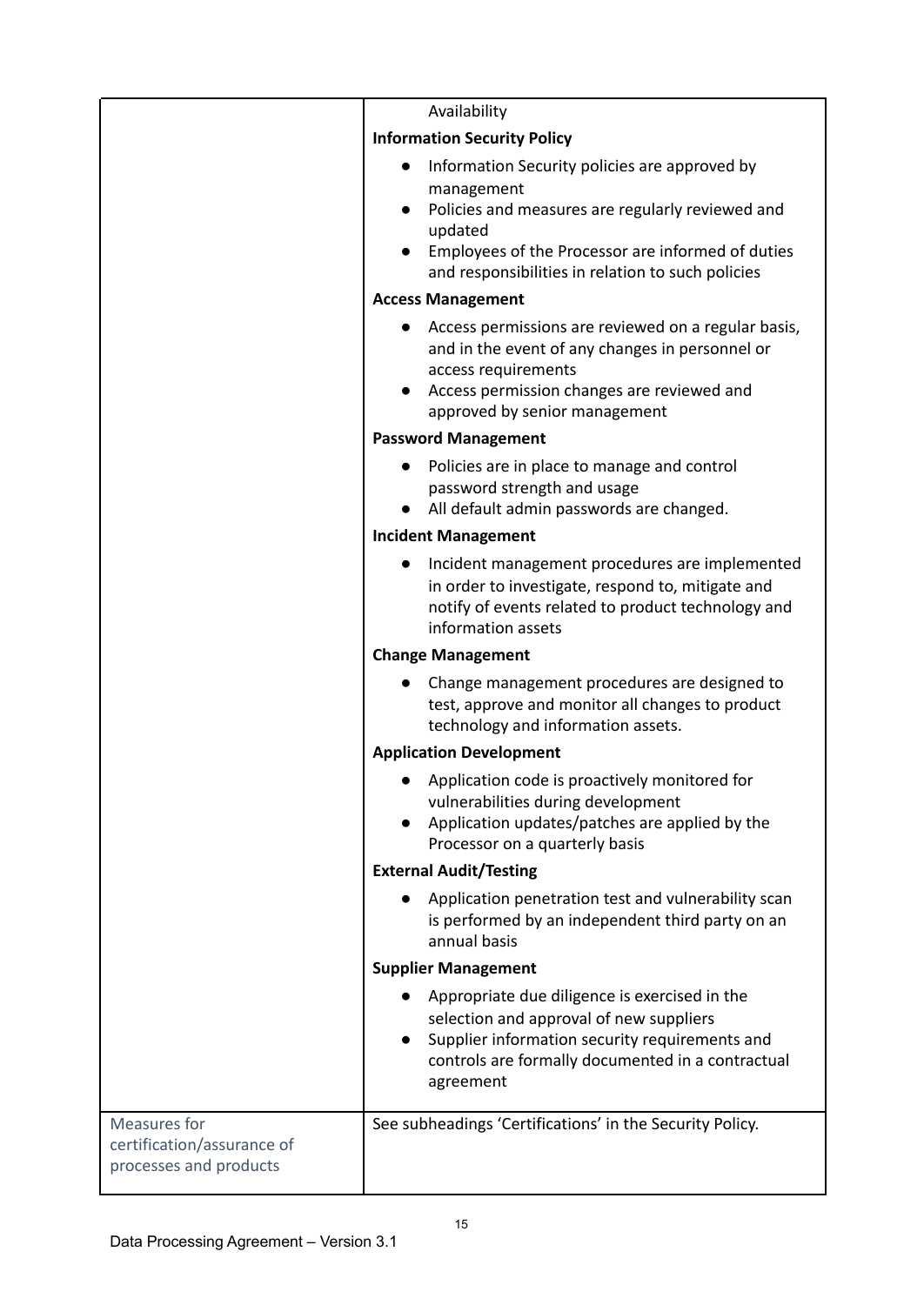| Measures for ensuring data<br>minimisation                                                                                                                                                        | If Personal Data is no longer required for the purposes for<br>which it was processed, it is deleted promptly. It should be<br>noted that with each deletion, the Personal Data is only<br>locked in the first instance and is then deleted for good with<br>a certain delay. This is done in order to prevent accidental<br>deletions or possible intentional damage.                                                                                                                                                      |
|---------------------------------------------------------------------------------------------------------------------------------------------------------------------------------------------------|-----------------------------------------------------------------------------------------------------------------------------------------------------------------------------------------------------------------------------------------------------------------------------------------------------------------------------------------------------------------------------------------------------------------------------------------------------------------------------------------------------------------------------|
| Measures for ensuring data<br>quality                                                                                                                                                             | All of the data that we possess is provided by the Controller.<br>We do not assess the quality of the data provided by the<br>Controller. We provide reporting tools within our product to<br>help the Controller understand and validate the data that is<br>stored.                                                                                                                                                                                                                                                       |
| Measures for ensuring limited<br>data retention                                                                                                                                                   | See the subheading 'Disposal' in the Security Policy.<br>Devices and paperwork are disposed of in a secure<br>manner<br>Devices are securely wiped to render all<br>$\bullet$<br>information or data contained therein as<br>undecipherable or unrecoverable prior to final<br>disposal<br>Device disposal is managed centrally to ensure<br>$\bullet$<br>effective and complete erasure<br>Hosting infrastructure components are<br>decommissioned using industry-standard practices<br>of sanitisation and disposal       |
| <b>Measures for ensuring</b><br>accountability                                                                                                                                                    | We internally review our information security policies<br>annually to ensure they are still relevant and are being<br>followed. All employees that handle sensitive data must<br>acknowledge the information security policies. These<br>employees are re-trained on information security policies<br>once per year. A disciplinary policy is in place for employees<br>that do not adhere to information security policies.<br>See subheadings 'Policy and procedures' and 'Awareness<br>Training' in the Security Policy. |
| Measures for allowing data<br>portability and ensuring erasure                                                                                                                                    | The Services have built-in tools that allow the Controller to<br>export and, by request, to permanently erase data.<br>See subheadings 'Backup policy' and 'Disaster recovery'<br>the Security Policy.                                                                                                                                                                                                                                                                                                                      |
| Measures to be taken by the<br>(Sub-) processor to be able to<br>provide assistance to the<br>Controller (and, for transfers<br>from a Processor to a<br>Sub-processor, to the Data<br>Exporter). | The transfer of Personal Data to a third party (e.g. customers,<br>sub-contractors, service providers) is only made if a<br>corresponding contract exists, and only for the specific<br>purposes. If Personal Data is transferred outside the EEA, the<br>Processor provides that an adequate level of data protection<br>exists at the target location or organisation in accordance                                                                                                                                       |